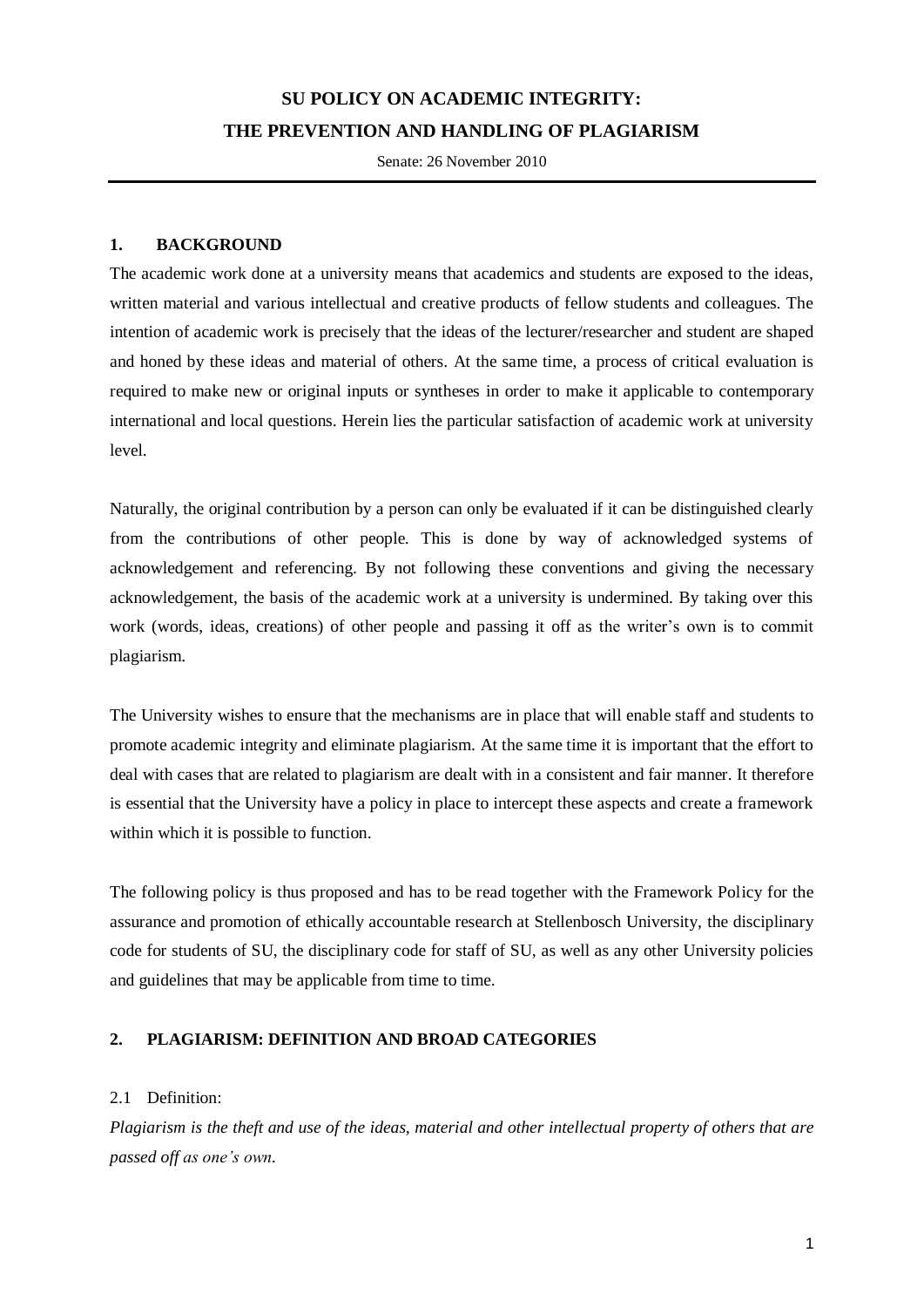The intellectual property contained herein is, among others:

- a) *literary works*, which include articles, books, dissertations, theses, newspapers, notes, course material, the assignment of fellow students, e-mail messages, data, computer code, internet sources, and *spoken text*, which includes speeches, cassette recordings, lectures, interviews, etc.
- b) *artistic works*, which include images and graphic art, photographs, etc.
- c) *multimedia products*, which include websites, video productions, films, CDs, design projects, etc.
- d) *musical works*, which include compositions, lyrics, CDs, DVDs, music or sound bites on the internet, etc.

#### 2.2 Categories:

All cases of *plagiarism* amount to a serious offence, which can have dire consequences for the person concerned, including suspension or expulsion (in the case of a student) or dismissal (in the case of a member of staff) from the University, besides possible criminal or civil action.

In terms of the University's handling of cases of plagiarism, the offences are divided into three broad categories:

- Category 1: Minor offences that can be regarded as resulting from ignorance, negligence or inaccuracy in working with and acknowledging sources, but that can still be regarded as plagiarism.
- Category 2: Less serious cases, in which sources/work/material has/have been handled injudiciously, but that by nature still constitute plagiarism. Category 1 and 2 offences are usually dealt with by the department concerned in the case of students. Repeated category 2 offences can be referred to the Central Disciplinary Committee (CDC) in the case of students, and in the case of staff they will be dealt with in terms of the Disciplinary Code for Staff (refers to less serious cases).
- Category 3: Blatant cases, i.e. where the work/material of another person has been taken over and used intentionally and deliberately. In the case of students, such cases will normally be referred to the Central Disciplinary Committee (CDC), and in the case of staff will be dealt with in terms of the to the Disciplinary Code for Staff (refers to serious cases).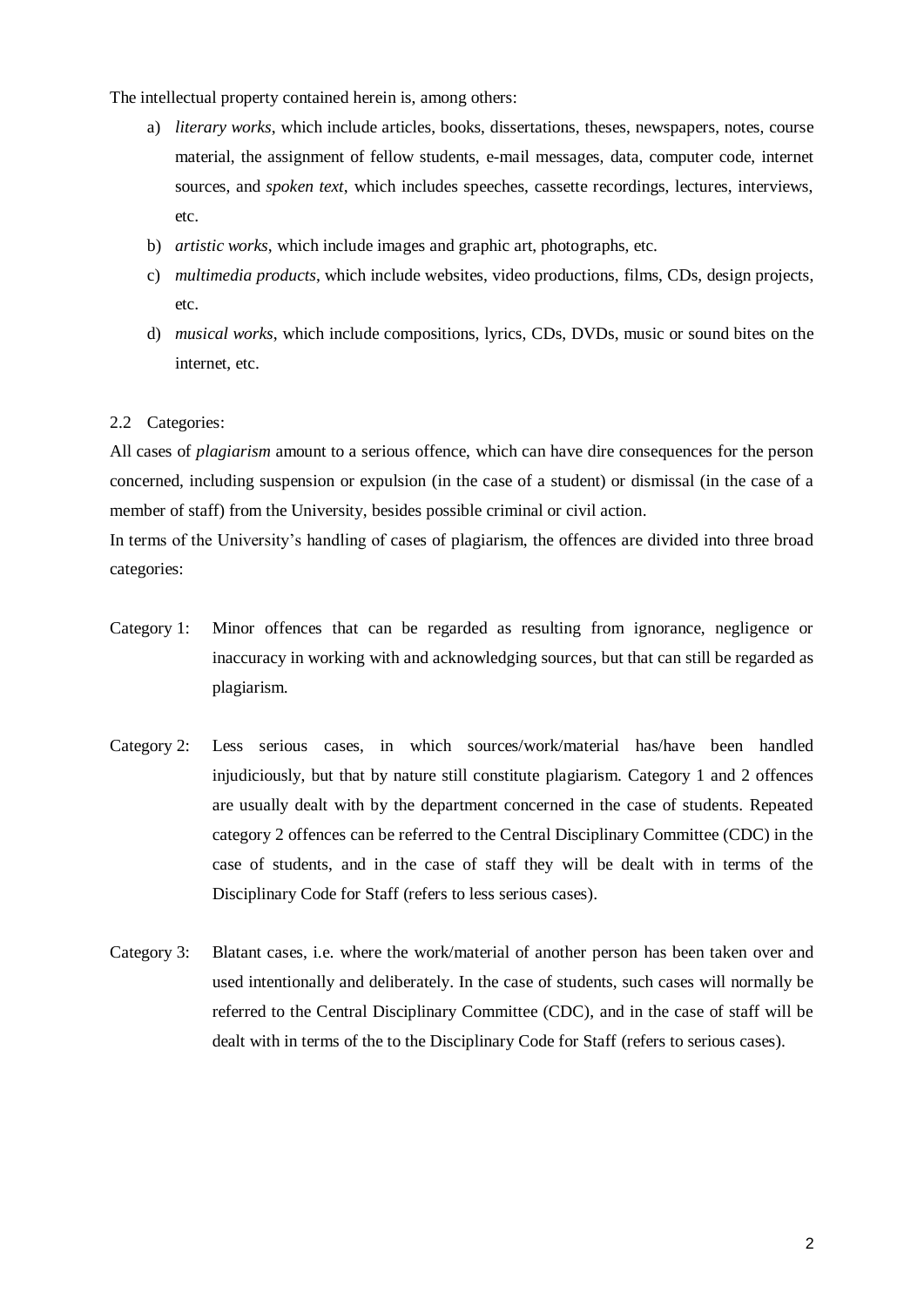#### **3. THE UNIVERSITY'S APPROACH**

The University's policy approach is based on a developmental or awareness-creating dimension, particularly in the case of students and with due observance of the University's Policy on Learning and Teaching. This does not mean that the University is lenient in its handling of plagiarism; on the contrary, it creates a basis for the firm, consistent and tenable handling of cases of plagiarism. Through this dimension, the University creates an opportunity for offences relating to plagiarism to be handled in a decentralised manner and for certain cases to be dealt with at the departmental level and for others to be addressed by way of disciplinary processes, as set out in 3.1 and 3.2 of this document.

#### **3.1 ALLEGED OFFENCE(S) BY A MEMBER OF STAFF**

- (a) The departmental chairperson will only respond to written complaints that plagiarism has allegedly been committed, together with the necessary documentary evidence. Such complaint may be made anonymously.
- (b) In cases where it is suspected that a member of staff has committed plagiarism, the case will be facilitated by the chairperson of the department. If the member of staff who pointed out the plagiarism is also the departmental chairperson, another member of staff in the department concerned has to be involved in the process.
- (c) The departmental chairperson will make enquiries at the Legal Services Division to determine whether any previous offence with regard to plagiarism has been reported. This information is taken into account in the further handling of the case.
- (d) Action against a member of staff is subject to the provisions of the Disciplinary Code for Staff. A first offence, if of a less serious nature, is handled by the dean of the faculty. All complaints of alleged serious (second or further) offences by a member of staff will be dealt with in terms of the provisions for serious offences in the Disciplinary Code for Staff.

#### **3.2 ALLEGED OFFENCE(S) BY STUDENTS**

- (a) Where it is suspected that a student has committed a form of plagiarism, the matter will be handled further by the chairperson of the department and the lecturer concerned. If the lecturer who pointed out the plagiarism is also the departmental chairperson, another lecture in the department concerned should be involved in the process.
- (b) The student shall be informed in writing that he/she has allegedly committed an offence and that, in terms of the rules of the University, the case can at the sole discretion of the student directly be referred to the CDC, that the process before the CDC is formal and that, among others, the student has "a right to legal representation" (in terms of the Disciplinary Code for Students). The student's attention should also be drawn to the possible sanctions that can be imposed by the CDC.
- (c) The departmental chairperson will make enquiries at the Legal Services Division to determine whether any previous offence with regard to plagiarism by the student concerned has been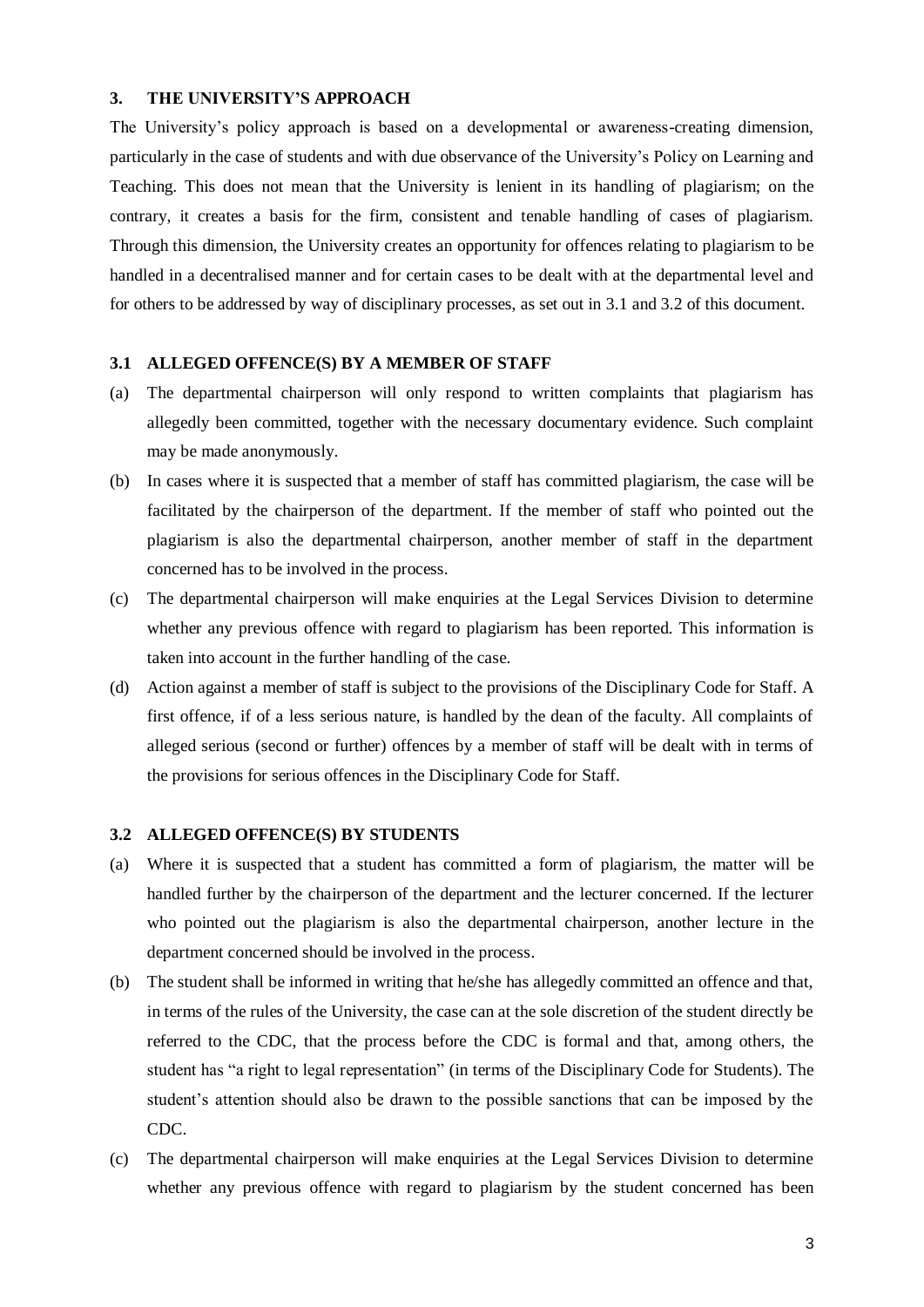reported. This information is taken into account in the further handling of the case. (See (d) and (e) below).

### (d) **In the case of a Category 1 or 2 offence:**

- i. Category 1 cases are handled in the department and repeated cases of Category 2 are referred to the Central Disciplinary Committee for students (CDC).
- ii. A first Category 2 offence can be dealt with at the departmental level. However, the student has to make an informed decision on the possibility of the case being handled internally, in which case there can be specific sanctions (e.g. that a mark of nil is allocated, that the assignment has to be redone, etc.). In the case of action at the departmental level, the student's "right to legal representation" falls away, as does the right to have a process conducted before the CDC. The decision taken by the student must be put in writing, on the prescribed form that can be obtained from the Legal Services Division.
- iii. The minimum sanction by a department is a verbal warning.

### (e) **In the case of a Category 3 offence:**

- i. Die departmental chairperson must refer to case to the Manager: Student Discipline, who will handle the case in terms of the CDC protocol.
- ii. The decision of the Central Disciplinary Committee (CDC) on action against the student is put in writing.
- iii. The Legal Services Division is informed of the case in writing on the prescribed form that can be obtained from Legal Services.

### **3.3 RECORD KEEPING IN ORDER TO ENSURE THE CONSISTENT HANDLING OF PLAGIARISM**

- 3.3.1 Departmental chairpersons must report all cases of alleged plagiarism to the Legal Services Division. This is also done for cases where the person concerned was found not guilty, for the record.
- 3.3.2 The following information should accompany all reports:
	- i. Plagiarism: Departmental handling (form as prescribed in Addendum 2)
	- ii. Written complaint that was submitted
	- iii. Alleged documentary evidence that was submitted
	- iv. Names of people who were involved in the investigation/hearing
	- v. Proof that the alleged offender, in the case of students, exercised his/her choice regarding whether or not the case should be referred directly to the CDC.
	- vi. Verdict, with the sanction, where applicable.
	- vii. Proof that the alleged offender has been informed of the decision.
- 3.3.3 The Legal Services Division must standardise all cases on an annual basis the reason being to ensure consistent action at the institutional level and to determine a median punishment. In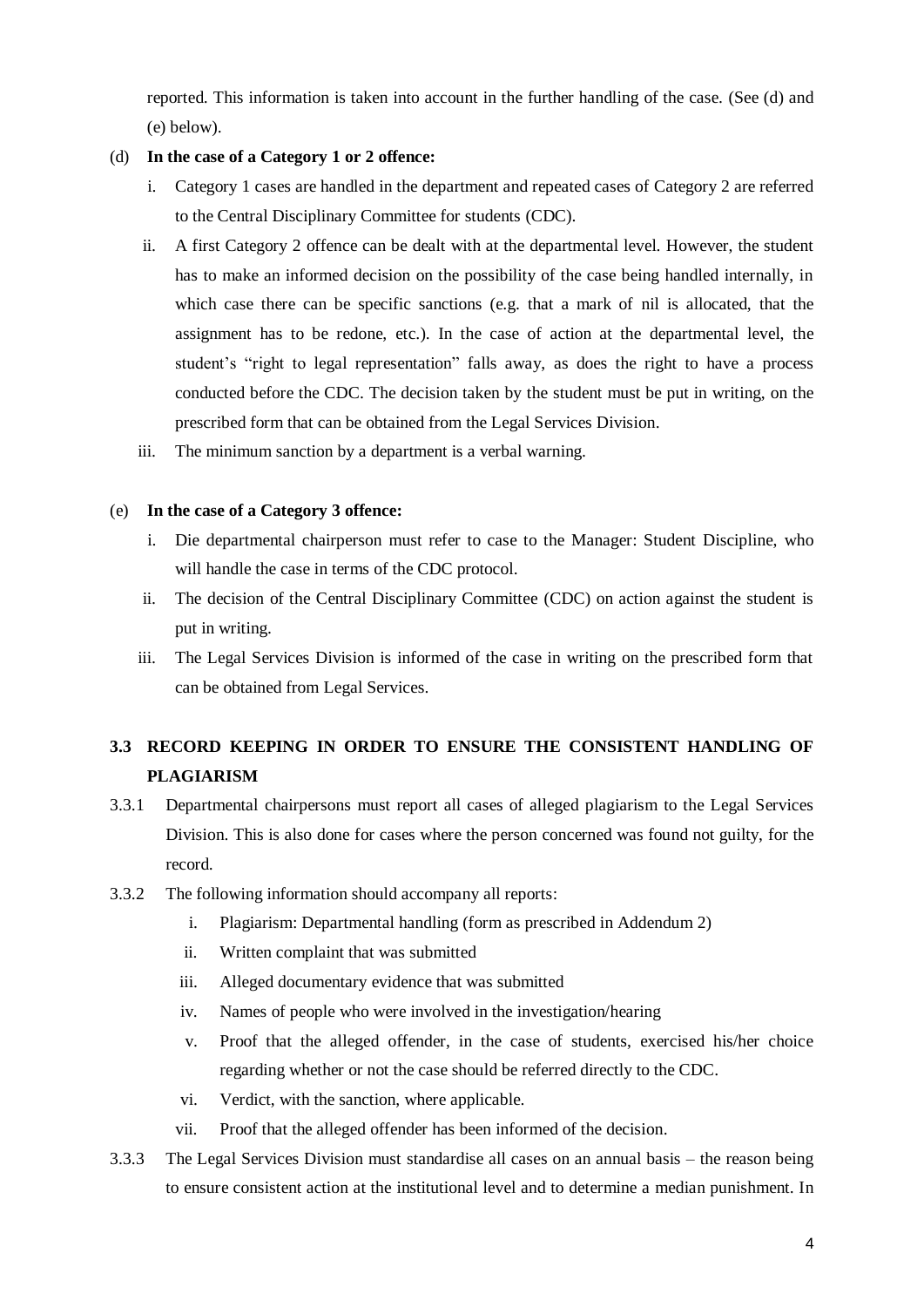cases where it is clear that a particular department is imposing penalties beyond the median, the department concerned should be informed accordingly and be provided with a copy of the latest guidelines.

- 3.3.4 Appeals are dealt with according to the existing protocols and procedures.
- 3.3.5 All cases should be dealt with in the strictest confidence.

#### **4 IMPLEMENTATION**

- 4.1 It is the responsibility of departments to ensure that all students and staff are aware of the policy and to make sure that the processes contained therein are implemented consistently.
- 4.2 It is compulsory for all students to sign the Plagiarism Declaration (as attached in Addendum 1) and to attach it to any relevant study assignments, as prescribed by the department concerned. Furthermore, it is essential that members of staff are aware that they are also subject to this declaration as employees of the University.
- 4.3 The University has a development instrument (Turnitin software) that is available for students to check their documents as part of the learning process. Lecturers are also encouraged to make use of it. The Centre for Teaching and Learning can assist you with training where required. The University's Library and Information Service also provides information literacy sessions that address plagiarism.
- 4.4 In the case where a thesis/dissertation/mini-dissertation is examined for plagiarism, the item must be withdrawn from SUNScholar for the duration of the investigation, as should any other online forms of the document (e.g. on departmental websites). If no form of plagiarism can be found, the document may once again be made available.
- 4.5 Departments should endeavour to ensure the greatest possible measure of consistency in the implementation of the policy with regard to the handling of plagiarism, in order to ensure fairness for all staff and students.
- 4.6 This policy takes preference over all other arrangements that faculties and departments might make with regard to dealing with plagiarism, and the necessary adjustments should be made to such faculty and departmental arrangements to ensure that they are in line with this policy.
- 4.7 The responsibility for supporting those involved in dealing with plagiarism is assigned to the Division for Research Development, which support will take place in consultation with other appropriate support service divisions, such as the Legal Services Division and the SU Library and Information Service.
- 4.8 The Legal Services Division keeps a record of all instances of plagiarism that are reported by the department concerned or by the relevant disciplinary committees.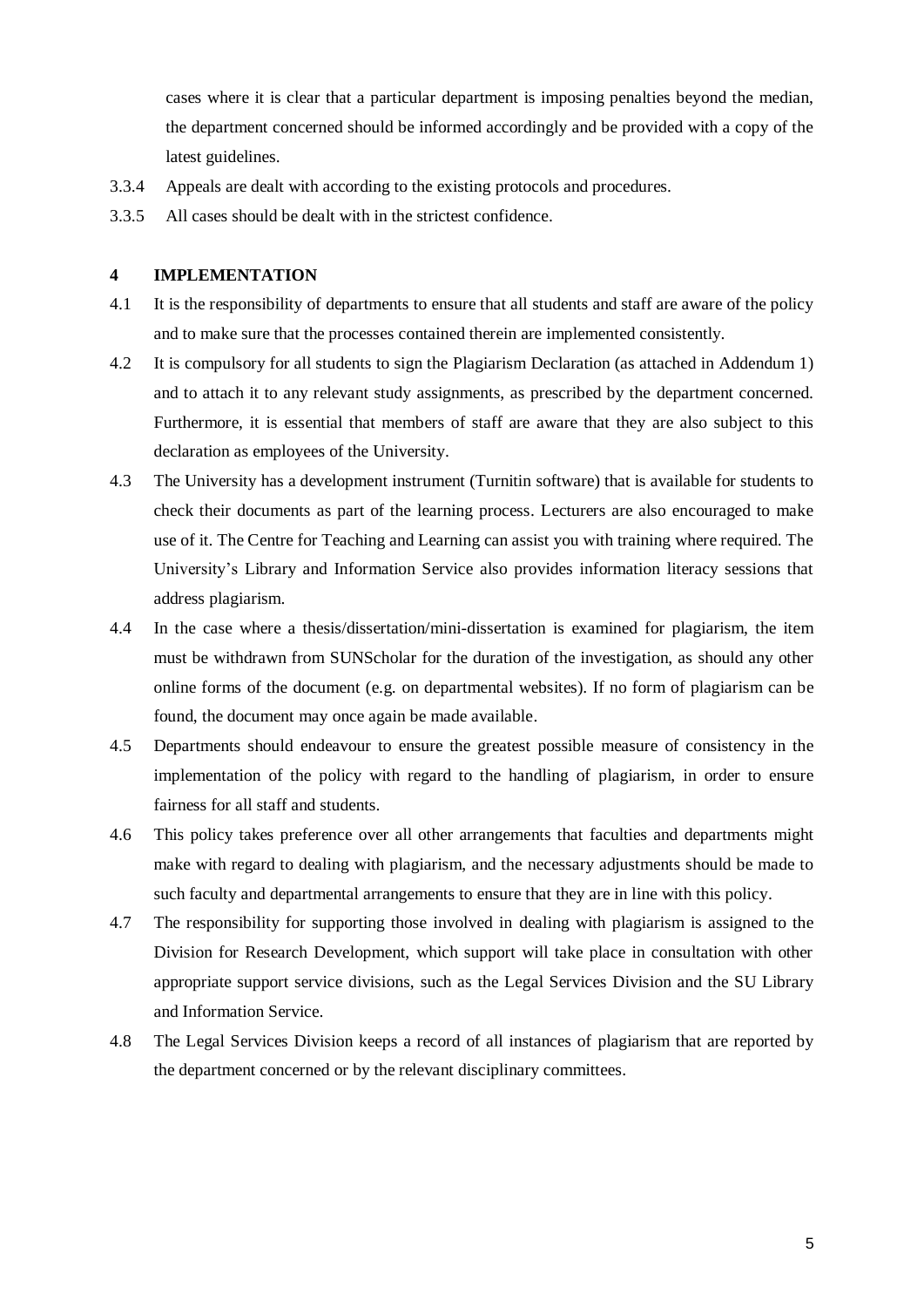

UNIVERSITEIT.STELLENBOSCH.UNIVERSITY jou kennisvennoot · your knowledge partner

# **Plagiaatverklaring /** *Plagiarism Declaration*

1 Plagiaat is die oorneem en gebruik van die idees, materiaal en ander intellektuele eiendom van ander persone asof dit jou eie werk is. *Plagiarism is the use of ideas, material and other intellectual property of another's work and to present is as my own.*

- 2 Ek erken dat die pleeg van plagiaat 'n strafbare oortreding is aangesien dit "n vorm van diefstal is. *I agree that plagiarism is a punishable offence because it constitutes theft.*
- 3 Ek verstaan ook dat direkte vertalings plagiaat is. *I also understand that direct translations are plagiarism.*
- 4 Dienooreenkomstig is alle aanhalings en bydraes vanuit enige bron (ingesluit die internet) volledig verwys (erken). Ek erken dat die woordelikse aanhaal van teks sonder aanhalingstekens (selfs al word die bron volledig erken) plagiaat is. *Accordingly all quotations and contributions from any source whatsoever (including the internet) have been cited fully. I understand that the reproduction of text without quotation marks (even when the source is cited) is plagiarism.*
- 5 Ek verklaar dat die werk in hierdie skryfstuk vervat, behalwe waar anders aangedui, my eie oorspronklike werk is en dat ek dit nie vantevore in die geheel of gedeeltelik ingehandig het vir bepunting in hierdie module/werkstuk of "n ander module/werkstuk nie.

*I declare that the work contained in this assignment, except otherwise stated, is my original work and that I have not previously (in its entirety or in part) submitted it for grading in this module/assignment or another module/assignment.*

| Studentenommer / Student number | <b>Handtekening / Signature</b> |
|---------------------------------|---------------------------------|
|                                 |                                 |
|                                 |                                 |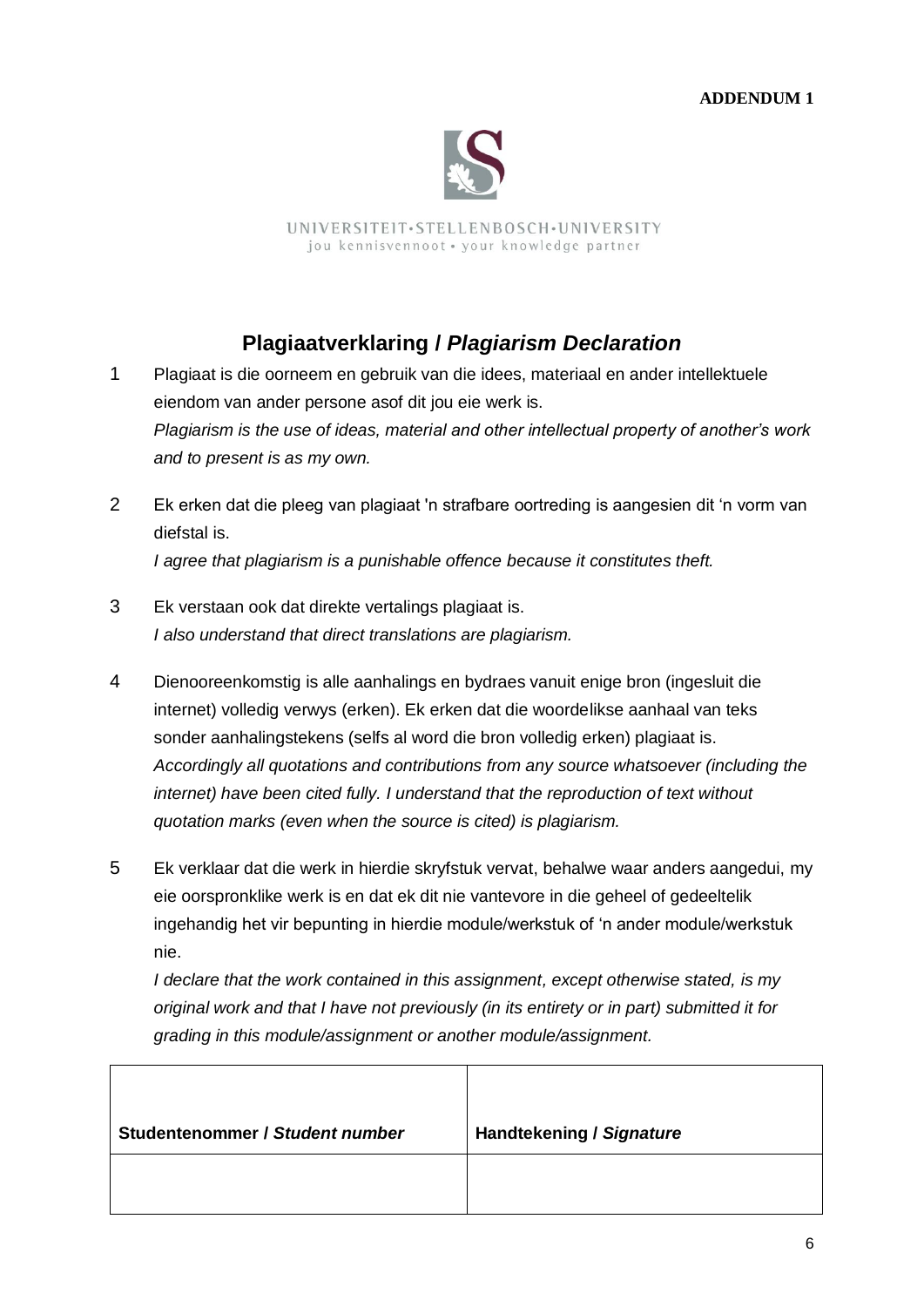| Voorletters en van / Initials and surname   Datum / Date |  |
|----------------------------------------------------------|--|
|                                                          |  |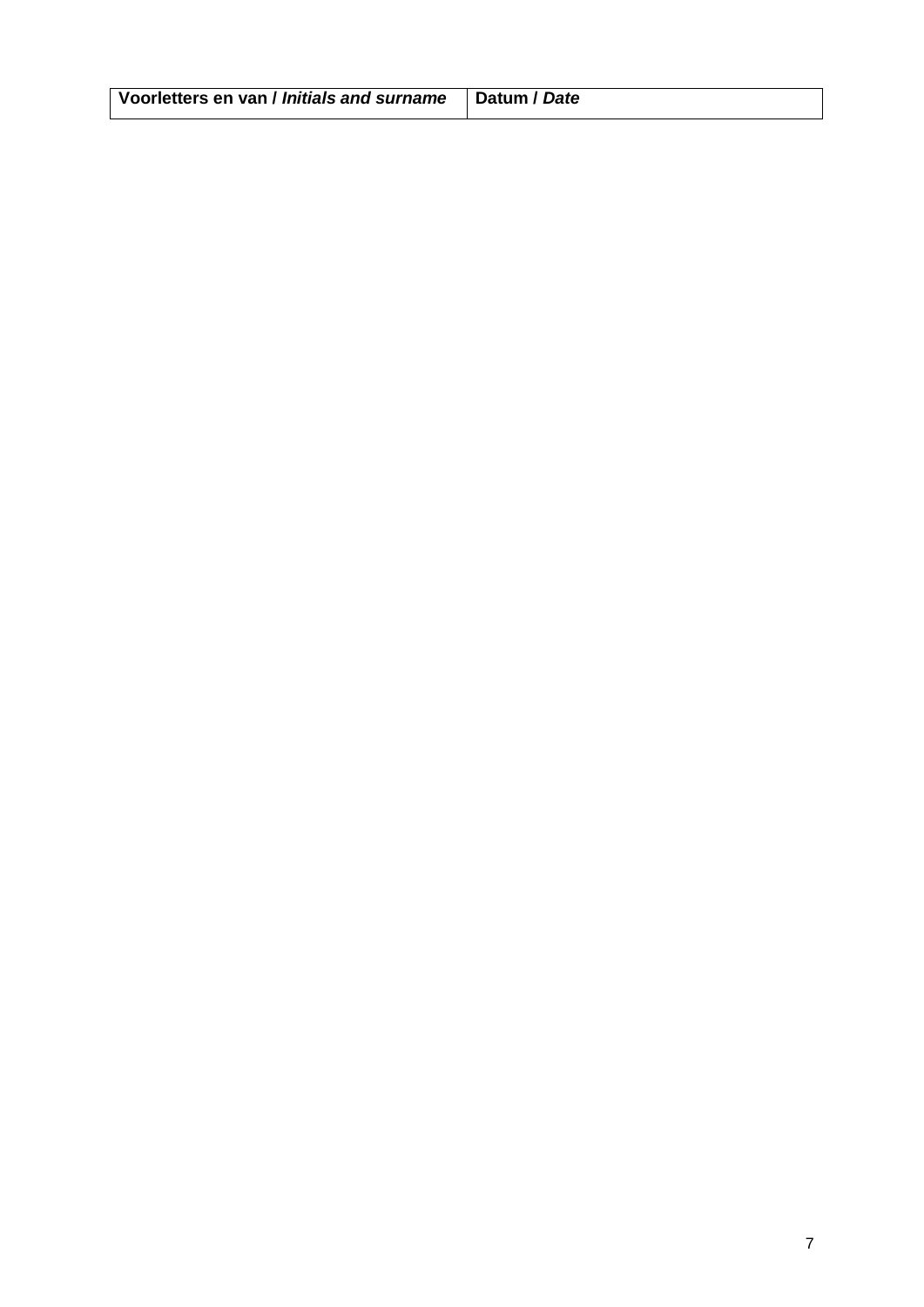

UNIVERSITEIT.STELLENBOSCH.UNIVERSITY jou kennisvennoot · your knowledge partner

## **DEPARTMENTAL TREATMENT OF PLAGIARISM**

In terms of the *SU Policy on Academic Integrity: The Prevention and Handling of Plagiarism*, alleged plagiarism can be addressed either departmentally or by the Central Disciplinary Committee (CDC), on the basis of the following guidelines:

- Category 1: Minor offences that can be regarded as resulting from ignorance, negligence or inaccuracy in working with and acknowledging sources, but that can still be regarded as plagiarism.
- Category 2: Less serious cases, where sources/work/material has/have been handled injudiciously, but that by nature still constitute plagiarism. Category 1 and 2 offences are usually dealt with by the department concerned in the case of students.
- Category 3: Blatant cases, i.e. where the work/material of another person has been taken and used intentionally and deliberately. In the case of students, such cases must be referred to the Central Disciplinary Committee (CDC).

The CDC process is a formal one and you have "the right to legal representation" in terms of the Disciplinary Code for Students. The sanctions that can be imposed by the CDC include suspension or expulsion from the University; the forfeiture of a degree or diploma; the forfeiture of a class mark or other forms of credit that have been attained. The CDC may also